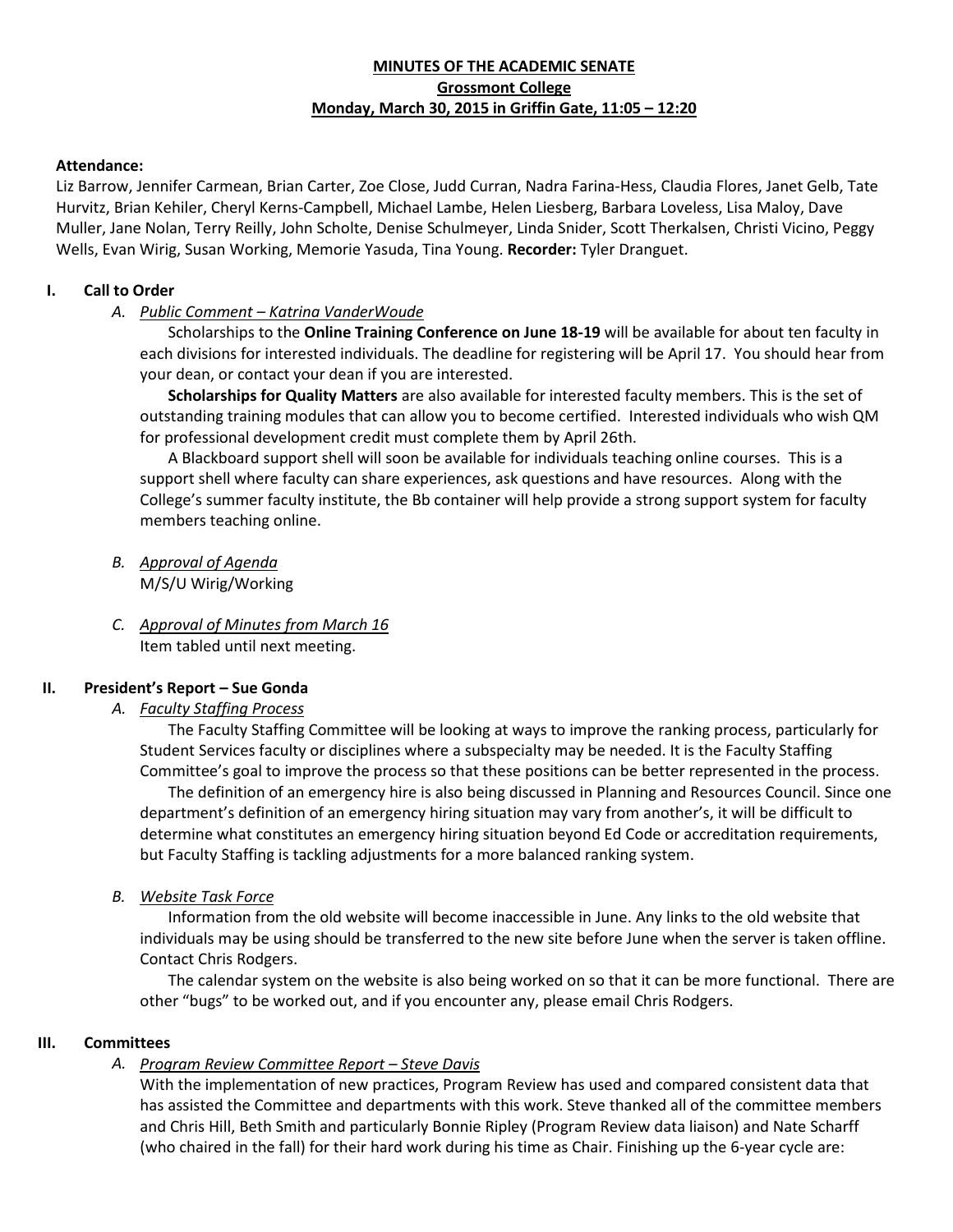Media Communications; Cross-Cultural Studies; Library; Astronomy, Physical Science & Physics; Chemistry; and Exercise Science & Wellness/Health Ed. Fall 2015 will mark the completion of the 6-year review cycle, and the committee will begin its evaluation of Program Review processes in Spring 2016.

*B. Freshman Academy and One Theme, One Campus Report – Tate Hurvitz*

Project Success, Freshman Academy, and One Theme, One Campus are all integrative learning environments that are collaborating on campus to create stronger learning engagement of students. These groups are currently determining which cohorts benefit the most from each learning initiative, information that is extremely helpful in the creation of a College's Pathways (or Academies) program.

The One Theme, One Campus initiative is an extension of the College's One Campus, One Book initiative, but it is more flexible so that more disciplines can easily participate. The mission of One Theme is to provide a college-wide experiential learning environment that allows students to integrate general and specialized knowledge and to apply this knowledge to new settings, civic responsibilities and complex academic and social problems.

There are two campus-wide assignments associated with the One Theme, Water: a movie and a competition where student groups present their solutions to water issues. This semester, for example, some students are presenting their solution to a social justice problem associated with water. The movie, "Flow," had two showings this semester and attracted over two hundred fifty participants. Last semester approximately one hundred students attended the Water Fair which displayed thirty projects. This semester's Water Fair will be held on April 20-21 from 10:00 to 1:00pm. Additional One Theme, One Campus events include a presentation by David Coleman on Thursday, April 2 and a presentation by Craig Milgrim and Philip Blanco on Thursday, April 9. More information can be found on the One Theme, One Campus [website.](http://web2.grossmont.edu/water/events.html)

Freshman Academy is currently providing a number of workshops for students—soft skills, math modules, study skills and much more. These workshops are displayed on a calendar accessible through the College Freshman Academy website and allow students to easily register for their desired events online. This calendar will be more visible to students and faculty off the Home Page soon.

# **IV. Action Items – Sue Gonda**

*A. Adjunct Rank and Emeritus Rank Forms*

After additional contributions by both the Rank and Part-Time Faculty Committees, the Adjunct Academic Rank form has been updated.

Motion to approve the updated Academic Rank forms. Motion passed with one opposed.

The Emeritus Rank application has also been updated to include:

- Reformatting throughout the document to make it easier to understand and follow. The Criteria is now incorporated into the document rather than added as an attachment.
- A statement about helping the Academic Rank Committee to understand the significance of achievements listed by the applicant has been added.
- Inconsistencies within the document regarding achieving criteria in the last five years versus eight years have been changed to eight years throughout the form.
- The application process has been updated.

Motion made to approve the Emeritus Rank policy. M/S/U Wirig/Lambe

*B. Motion to Approve Academic Rank Applicant List* M/S/U Wirig/Willard

# **V. Information Items – Sue Gonda**

*A. Senate Officer Election Timeline*

Nominations for the Senate Officer Election close today at 5:00pm. Candidate statements will be due to John Oakes, Gareth Davies-Morris and Tyler Dranguet by April 10<sup>th</sup>. Nominees will also receive an instructional email from John Oakes soon.